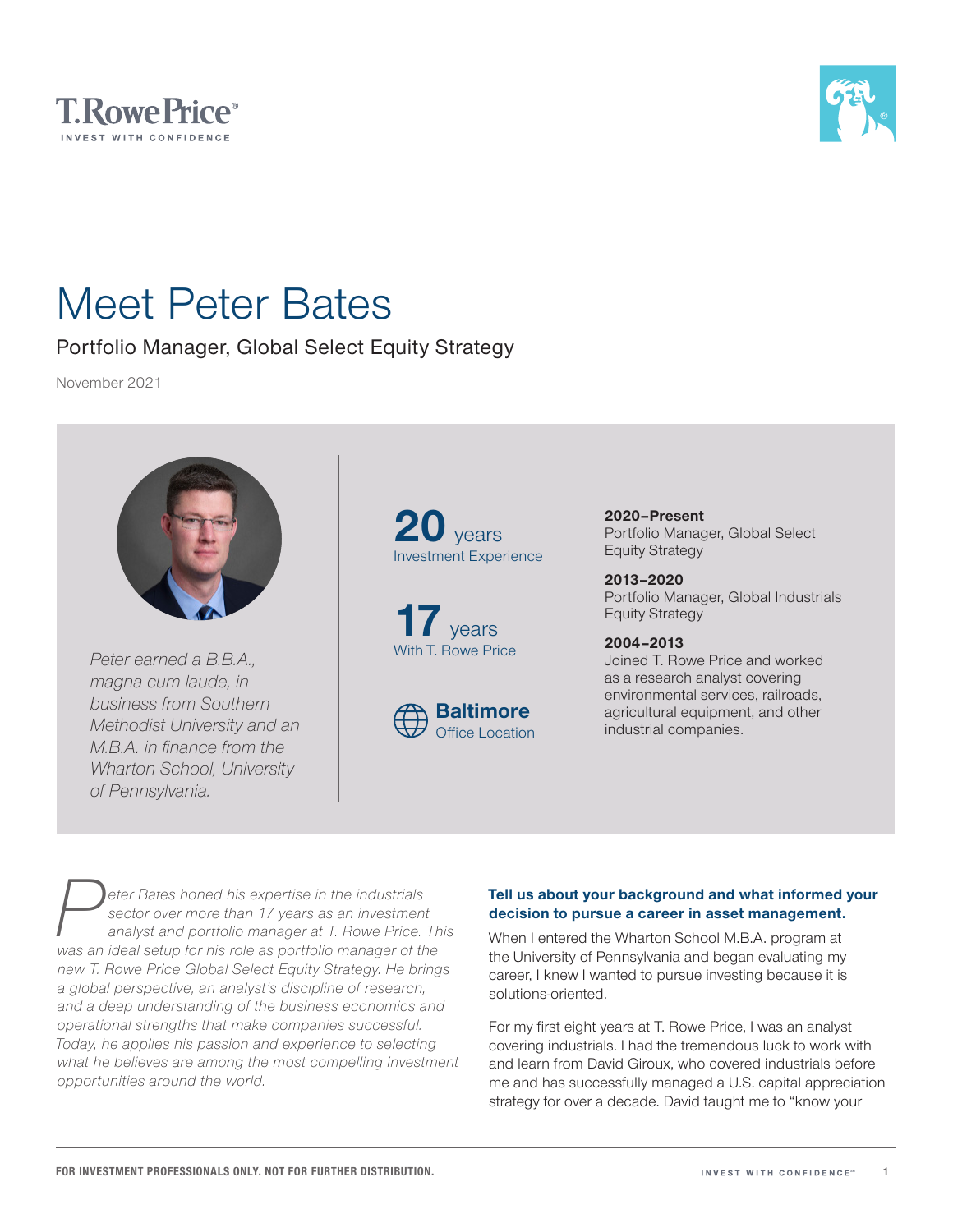businesses" and always focus on risk and return. Given globalization trends 20 years ago with the emergence of China, I did a lot of traveling to Europe, Japan, China, and Brazil to seek out promising industrials investments. This experience gave me a deep understanding of global markets and the nuances of regional investing. I also spent a lot of time with our research teams across the globe, built deep relationships across this network, and gained a thorough understanding of the effectiveness of our global research platform.

Our portfolio construction is stock‑specific, idiosyncratic, and mindful of factor risks.

I became head of the global industrials sector team in 2012 and managed the sector portfolio for about eight years. I learned the difference between research and portfolio positioning. Being a global sector manager meant mentoring my analyst team in new ways and collaborating with diversified portfolio managers to help them navigate risks and opportunities in my sector.

#### **How did you determine your area of specialization, and what makes your experience well suited to pursue the core objectives of the strategy?**

Risk and return assessments are critical for successful investing in cyclicals, as many industrials are. If a security only has 20% potential upside, odds are the risk/return profile is not very good, as most cyclical stocks inherently have 50% downside. That framework has helped me manage cyclicals for the Global Select Equity Strategy. When I invest in these kinds of companies, I seek opportunities where I believe the risk/reward profile skews more heavily in our favor. But I have a portfolio that may look different from many in my peer group. Currently, I own a lot of durable growth assets because those investments have an appealing long-term risk/reward profile, in my view. Many people ask the question, "What's your return?" I choose to focus on generating attractive risk‑adjusted returns because I believe that over time you could see more consistent overall performance—and hopefully do better when markets are weak or choppy.

#### **Discuss your approach and how you aim to generate value on behalf of clients. Explain how you'll tap T. Rowe Price's research platform and other resources to pursue results.**

One of the best things about coming from industrials is my experience with the global T. Rowe Price research team

and the time I have spent in our regional offices. Our analyst platform is a powerful resource, and I know its capabilities well. In my opinion, the value that colleagues bring in sharing differentiated views on companies is unrivaled. Each investment decision I make typically is based on 30 to 40 inputs from our global associates.

The value of teamwork cannot be overstated. I played basketball at Southern Methodist University and learned the value of cohesive teamwork. Also, in sports, if one thing doesn't work, you figure out something else. These principles of disciplined and consistent effort underpin my investing approach today: Every day I work to get a little better.

#### **How does this product compare and contrast with others in market?**

The Global Select Equity Strategy allows me to pursue a vast opportunity set to build a concentrated portfolio based on my highest‑conviction ideas. Many investors assume that concentration creates risk. But size alone doesn't create risk. Rather, a portfolio's holding attributes can create risk. We've seen that with some factor-based portfolios. We apply a multidimensional risk management lens to the strategy and seek to deliver a portfolio that has a majority of stock‑specific risk and a high active share, at a target of about 90%. We believe our high-conviction portfolio can offer balanced exposure across styles and market capitalizations and diversification of risk without sacrificing returns over the long term.

We employ a valuation framework and our knowledge of fundamentals as well as environmental, social, and governance (ESG) factors to help manage stock‑specific risk and assess high-conviction ideas on a portfolio level to manage position size. We also integrate quantitative risk monitoring and conduct regular reviews to identify risk hot spots and ensure alignment to portfolio goals.

This holistic view is important because as investors, we see a lot of factor exposure in the market. Our portfolio construction is stock‑specific, idiosyncratic, and mindful of factor risks. While we need to be aware of how macroeconomic conditions and variables impact the companies in which we invest, we invest in businesses, not the direction of macro variables. We focus on a company's ability to execute and improve.

Our ESG approach is differentiated, in my view. We believe that ESG can create disruption because sustainability optimizes innovation and influences the impact that companies are making around the world. We have dedicated ESG specialists in our Responsible Investing and Governance teams who collaborate closely with our investment professionals and use proprietary evaluation tools to identify and analyze the impact of ESG factors on all our investments.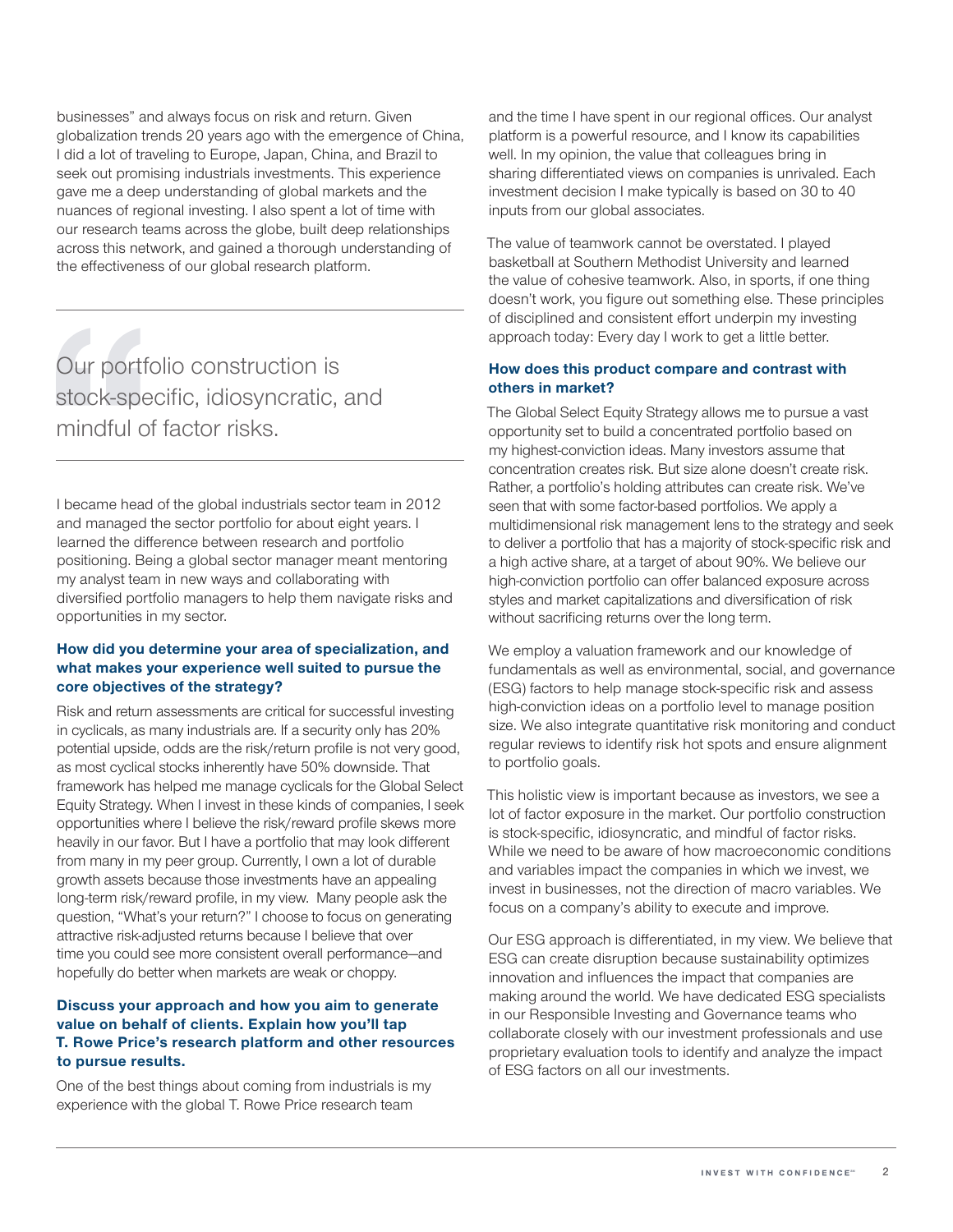Although bouts of volatility are likely as we work our way through the pandemic, we think it is important to keep a long-term perspective.

Our ESG research helps me to layer in considerations that don't jump out of financial statements, like supply chain risk, environmental regulatory risk, governance factors, and competitive advantages borne from successful diversity and inclusion strategies. Most companies we invest in are proven, blue chip-style businesses that have exhibited steady growth established businesses with revenue and earnings that we can evaluate over multiple cycles. We also seek to add alpha in both cyclically depressed and disruptive names that are either actively moving toward or already on the right side of change.

#### **Describe how the portfolio is positioned as well as your outlook.**

The market is beginning to shift its focus to companies that can durably grow in 2022 and 2023, as we move closer to a post-pandemic world. We are assessing how the economy and businesses react to a normalizing environment as global stimulus and many of the pandemic-driven market imbalances and excesses begin to fade.

We seek to leverage our research advantage to focus on high-quality, world-leading companies that possess strong pricing power and differentiated service capabilities or products. Although bouts of volatility are likely as we work our way through the pandemic, we think it is important to keep a long-term perspective. We continue to have a high level of conviction in our portfolio holdings and believe our robust research platform, fundamentals‑driven investment process, and multidimensional view on risk management is well suited to navigate uncertainty.

#### **Share with us your personal interests and how they might (or might not) intersect with your professional work.**

My wife and I are deeply involved in helping our community through a charitable organization that serves the homeless who have addiction issues. This is a widespread issue, and the Helping Up Mission works tirelessly to house and support addicts recovering through treatment programs. Historically, there was no place for women addicts. But Helping Up recently completed a multiyear project to establish facilities to help women and their children. The opening of these facilities is a tremendous step forward.

I'm very proud of my three kids. Maybe they don't help my clients, but T. Rowe Price strongly emphasizes a healthy work/ life balance, and for me, it's made all the difference in the world.

I'm about to be an empty nester, so I'm very excited to be able to travel and take my wife with me for once. It's always been tough when I travel, leaving my wife to take care of the kids. But now she can come. It'll be fun when we can go to Hong Kong or London—together.

**Risks**—the following risks are materially relevant to the portfolio:

**Currency Risk**—changes in currency exchange rates could reduce investment gains or increase investment losses.

**Emerging Markets Risk**—emerging markets are less established than developed markets and therefore involve higher risks. **Issuer Concentration Risk**—to the extent that a portfolio invests a large portion of its assets in securities from a relatively small number of issuers, its performance will be more strongly affected by events affecting those issuers.

**Sector Concentration Risk**—the performance of a portfolio that invests a large portion of its assets in a particular economic sector (or, for bond portfolios, a particular market segment), will be more strongly affected by events affecting that sector or segment of the fixed income market.

**Small and Mid-Cap Risk**—stocks of small and mid-size companies can be more volatile than stocks of larger companies.

#### **General Portfolio Risks**

**Capital Risk**—the value of your investment will vary and is not guaranteed. It will be affected by changes in the exchange rate between the base currency of the portfolio and the currency in which you subscribed, if different.

**Equity Risk**—in general, equities involve higher risks than bonds or money market instruments.

**ESG and Sustainability Risk**—May result in a material negative impact on the value of an investment and performance of the portfolio.

**Geographic Concentration Risk**—to the extent that a portfolio invests a large portion of its assets in a particular geographic area, its performance will be more strongly affected by events within that area.

**Hedging Risk**—a portfolio's attempts to reduce or eliminate certain risks through hedging may not work as intended.

**Investment Portfolio Risk**—investing in portfolios involves certain risks an investor would not face if investing in markets directly. **Management Risk**—the investment manager or its designees may at times find their obligations to a portfolio to be in conflict with their obligations to other investment portfolios they manage (although in such cases, all portfolios will be dealt with equitably).

**Operational Risk**—operational failures could lead to disruptions of portfolio operations or financial losses.